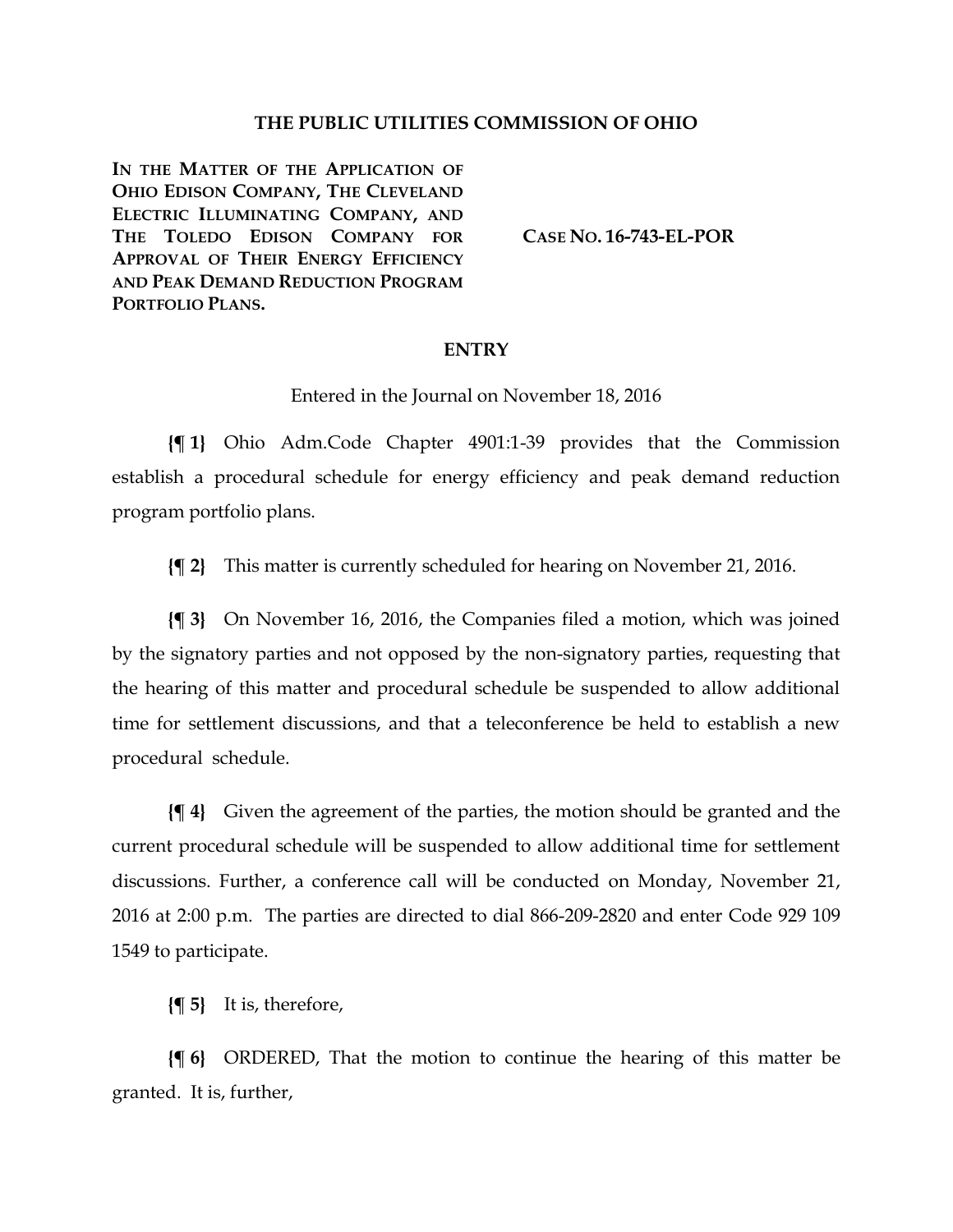**{¶ 7}** ORDERED, That a conference call be conducted on November 21, 2016 at 2:00 p.m. It is, further,

**{¶ 8}** ORDERED, That a copy of this Entry be served upon all parties of record.

## THE PUBLIC UTILITIES COMMISSION OF OHIO

*/s/ Richard M. Bulgrin*

By: Richard M. Bulgrin Attorney Examiner

JRJ/dah